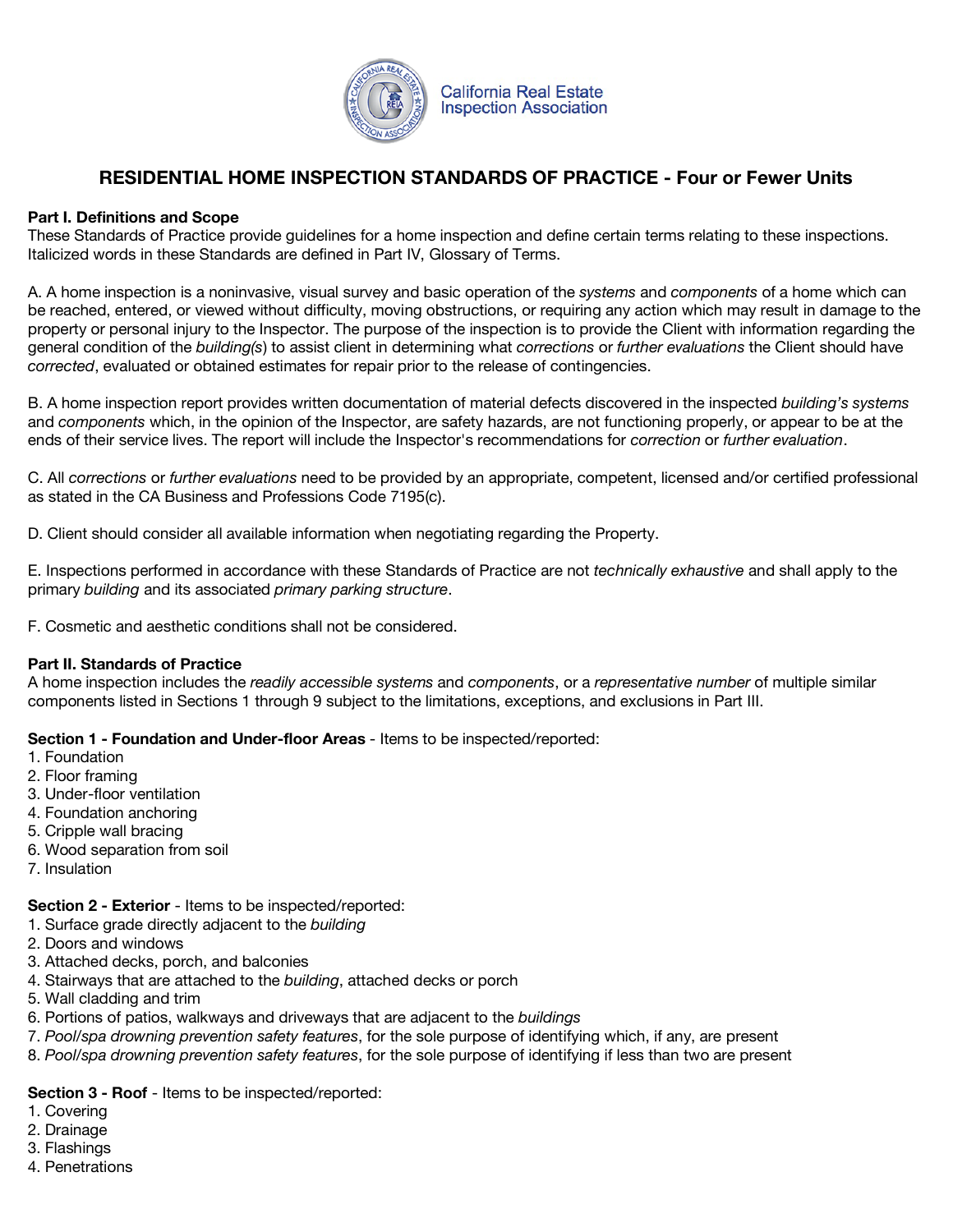5. Skylights

#### **Section 4 - Attic Areas and Roof Framing** - Items to be inspected/reported:

- 1. Framing
- 2. Ventilation
- 3. Insulation

#### **Section 5 - Plumbing** - Items to be inspected/reported:

- 1. Water supply piping
- 2. Drain, waste, and vent piping
- 3. Faucets, toilets, sinks, tubs, and showers
- 4. Fuel gas piping
- 5. Water heaters

#### **Section 6 - Electrical** - Items to be inspected/reported:

- 1. Service *equipment*
- 2. Electrical panels
- 3. Circuit wiring
- 4. Switches, receptacles, outlets, and lighting *fixtures*

## **Section 7 - HVAC** - Items to be inspected/reported:

- 1. Heating *equipment*
- 2. Central cooling *equipment*
- 3. Energy source and connections
- 4. Combustion air
- 5. Exhaust vents
- 6. Condensate drainage
- 7. Conditioned air distribution *systems*

#### **Section 8 - Interior** - Items to be inspected/reported:

- 1. Walls, ceilings, and floors
- 2. Doors and windows
- 3. Stairways
- 4. *Permanently installed* cabinets
- 5. *Permanently installed* cook-tops
- 6. Ovens
- 7. Cooktop exhaust vents
- 8. Dishwashers
- 9. Food waste disposals
- 10. Absence of smoke and carbon monoxide alarms
- 11. Vehicle doors and openers

#### **Section 9 - Fireplaces and Chimneys** - Items to be inspected/reported:

- 1. Chimney exterior
- 2. Spark arrestor
- 3. Firebox
- 4. Damper
- 5. Hearth extension

#### **Part III. Limitations, Exceptions, and Exclusions**

A. The following are excluded from a home inspection:

1. *Determine* size, spacing, location, or adequacy of foundation bolting or bracing components or reinforcing systems

- 2. *Determine* the composition or energy rating of insulation materials.
- 3. *Inspect* door or window screens, shutters, awnings, or security bars
- 4. *Inspect* fences or gates or automated door or gate openers or their safety devices, except as required by applicable law
- 5. Use a ladder to inspect *systems* or *components*
- 6. Walk on the roof if in the opinion of the Inspector there is risk of damage or a hazard to the Inspector
- 7. Warrant or certify that roof *systems*, coverings, or *components* are free from leakage
- 8. *Inspect* mechanical attic ventilation *systems* or *components*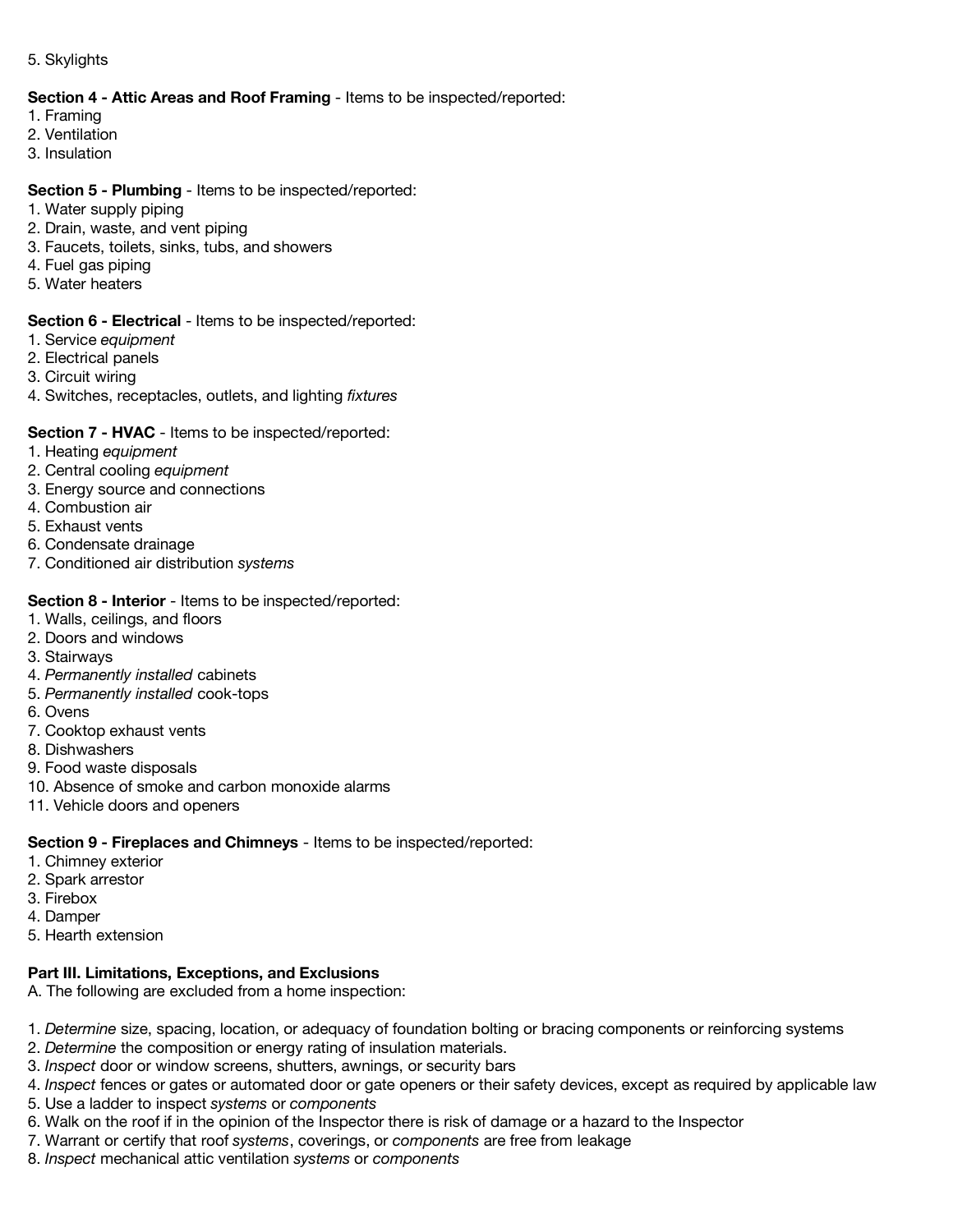9. Fill any fixture with water, inspect overflow drains or drain stops, or evaluate backflow devices, waste ejectors, sump pumps, or drain line cleanouts

10. *Inspect* or *evaluate* water temperature balancing devices, temperature fluctuation, time to obtain hot water, water circulation, or solar heating *systems* or *components*

- 11. *Inspect* whirlpool baths, steam showers, or sauna *systems* or *components*
- 12. *Inspect* fuel tanks or *determine* if the fuel gas system is free of leaks
- 13. *Inspect* wells, private water supply or water treatment *systems*

14. *Operate* circuit breakers

- 15. *Inspect* de-icing *systems* or *components*
- 16. *Inspect* onsite electrical generation or storage or emergency electrical supply *systems* or *components*
- 17. *Inspect* heat exchangers or electric heating elements
- 18. *Inspect* non-central air conditioning units or evaporative coolers
- 19. *Inspect* radiant, solar, hydronic, or geothermal *systems* or *components*
- 20. *Determine* volume, uniformity, temperature, airflow, balance, or leakage of any air distribution *system*
- 21. *Inspect* electronic air filtering or humidity control *systems* or *components*
- 22. *Determine* whether a *building* is secure from unauthorized entry
- 23. *Operate*, test or determine the type of smoke or carbon monoxide alarms

24. *Inspect* chimney interiors, fireplace inserts, seals, or gaskets. *Operate* any fireplace or *determine* if a fireplace can be safely used

25. Test vehicle door safety impact reversing devices

26. *Inspect systems* or *components* of a *building*, or portions thereof, which are not *readily accessible*, not *permanently installed*, or not inspected due to circumstances beyond the control of the Inspector or which the Client has agreed are not to be inspected

27. *Inspect* site improvements or amenities (i.e., accessory buildings, fences, planters, landscaping, irrigation, swimming *pools, spas*, ponds, waterfalls, fountains, landscape stairs…)

28. *Inspect* auxiliary features of appliances beyond the *appliance's* basic *function*

29. *Inspect systems* or *components*, or portions thereof, which are under ground, under water, or where the Inspector must come into contact with water

30. *Inspect* common areas as defined in California Civil Code section 1351, et seq., and any dwelling unit *systems* or *components* located in common areas

31. *Determine* compliance with manufacturers' installation guidelines or specifications, building codes, accessibility standards, conservation or energy standards, regulations, ordinances, easements, setbacks, covenants, or other restrictions

32. *Determine* adequacy, efficiency, suitability, quality, age, marketability or advisability of purchase or remaining life of any *building*, *system*, or *component.*

33. Conduct structural, architectural, geological, environmental, hydrological, land surveying, or soils-related examinations

34. *Evaluate* acoustical or other nuisance characteristics of any system or component of a building, complex, adjoining property, or neighborhood

35. Report Wood Destroying Organisms (WDO) including termites or any insect, as well as rot or any fungus, that damage wood. 36. *Inspect* or identification for the presence of animals or animal activity

- 37 *Evaluate* risks associated with events or conditions of nature including (i.e., geological, seismic, wildfire, flood…)
- 38. *Conduct* any water testing or *determine* leakage in any body of water (i.e., shower pans, water features…)

39. *Determine* the integrity of hermetic seals or reflective coatings at multi-pane glazing

40. Differentiate between original construction or subsequent additions or modifications

41. Review or interpret information or reports from any third-party (i.e., permits, disclosures, product defects, construction documents, litigation concerning the Property, recalls, insurance requirements…)

42. Specify *correction* procedures or estimating cost to correct

43. *Inspect* communication, computer, security, or low-voltage, timer, sensor, or similarly controlled *systems* or *components* 44. *Evaluate* fire extinguishing and suppression systems and components or *determine* fire resistive qualities of materials or assemblies

45. *Inspect* elevators, lifts, and dumbwaiters

46. Lighting pilot lights or activating or *operate* any *system*, *component*, or *appliance* that is *shut down*, unsafe to operate, or does not respond to *normal user controls*

47. *Operate* shutoff valves or shutting down any *system* or *component*

48. Dismantle any *system*, structure or *component* or removing cover plates or access panels other than those provided for homeowner maintenance

49. Test, *operate* or *determine* if any *drowning prevention safety feature* is installed properly or is adequate, effective or meets ASTM standards

B. The Inspector may, at his or her discretion: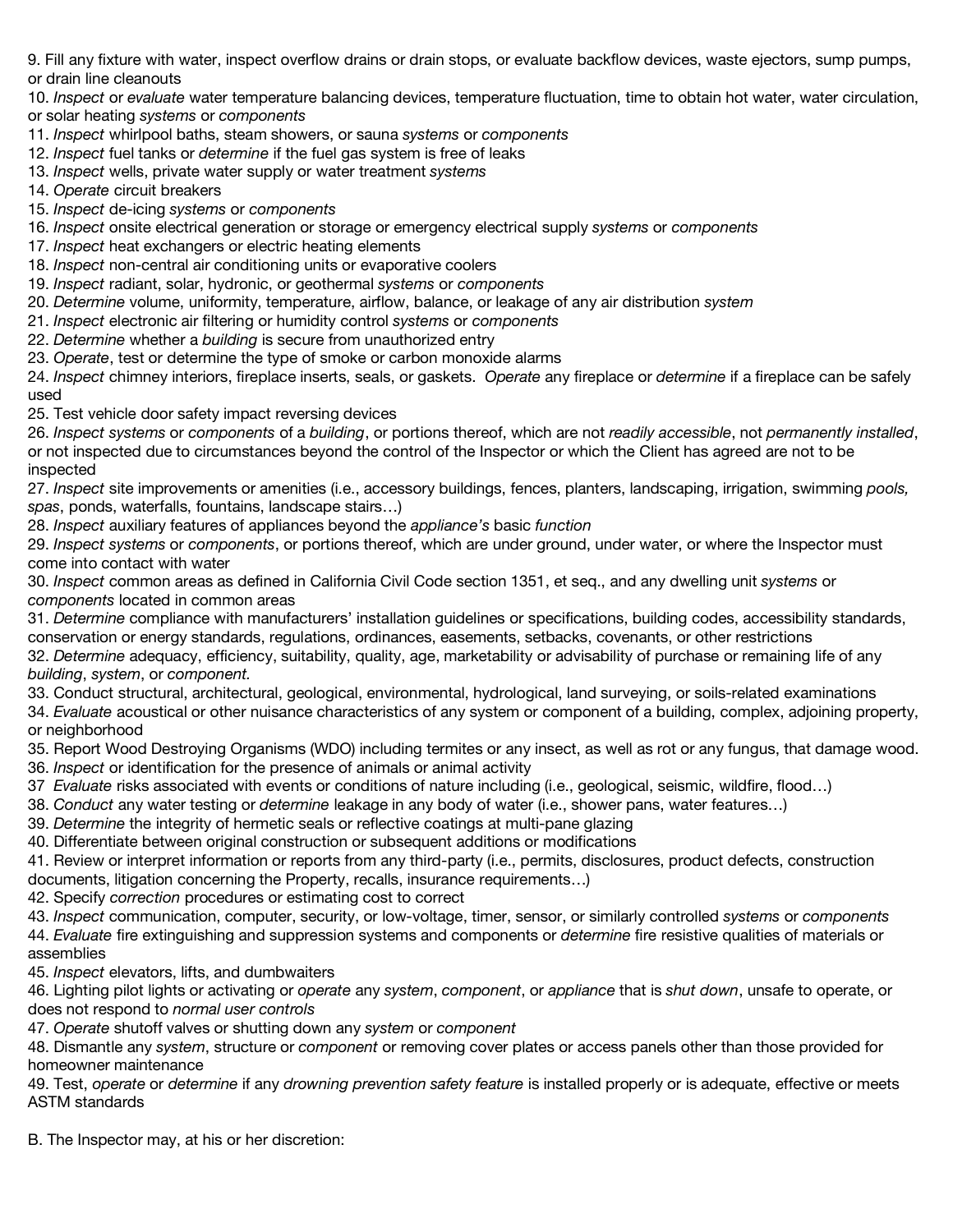1. *Inspect* any *building, system, component, appliance*, or improvement not included or otherwise excluded by these Standards of Practice, as a courtesy to the Client, which may include an additional fee. Any such inspection shall comply with all other provisions of these Standards, as applicable.

2. Include photographs in the written report or take photographs for Inspector's reference without inclusion in the written report. Photographs may not be used in lieu of written documentation of conditions found in the report.

## **IV. Home Glossary of Terms**

Note: All definitions apply to derivatives of these terms when italicized in the text.

**Appears:** When the *Inspector* observes an item or defect but, cannot determine the state or cause of the item or defect, when analysis or procedures are out of the scope of the Standard of Practice, or it is beyond the *Inspectors*' expertise

**Appliance**: An item such as an oven, dishwasher, heater, etc. which performs a specific *function*

**Building**: The subject of the *inspection* and its primary parking structure

**Component**: A part of a *system, appliance, fixture, or device*

**Condition**: Conspicuous state of being

**Correction:** The appropriate corrective action taken by the appropriate, competent, licensed and/or certified person (i.e., repair, replace, remove…)

**Determine**: Arrive at an opinion or conclusion

**Device**: A *component* designed to perform a particular task or *function*

*Drowning Prevention Safety Features (as per CA Health and Safety Code 115992):*

- 1 *Isolation barrier*
- 2 *Mesh barrier*
- 3 *Pool/spa* cover
- 4 Home exit alarms
- 5 Self-closing and self-latching home doors
- 6 *Pool/spa* alarm

**Equipment:** An *appliance*, *fixture*, or *device*

**Evaluate***:* form an idea of the amount, number, or value of; assess

**Fixture**: A plumbing or electrical *component* with a fixed position and *function*

**Function**: The normal and characteristic purpose or action of a *system, component, or device*

**Further Evaluation:** a recommendation when the *Inspector* can not determine the state or cause, when analysis or procedures are out of the scope of the Standard of Practice, or it is beyond the *Inspectors*' expertise

**Home Inspection**: Refer to Part I, 'Definitions and Scope', Paragraph A

**Inspect**: Refer to Part I, 'Definition and Scope', Paragraph A

**Inspector**: One who performs a home inspection

**Isolation Barrier:** The *barrier* around the *pool* area that isolates the *pool* area from the house

**Mesh Barrier:** The *barrier* around the *pool* area that isolates the *pool* area from the house of which any portion is made of mesh **Natural Barrier:** A portion of the *barrier* that is not man-made (cliff, lake, boulder…)

**Normal User Control**: Switch or other *device* that activates a *system or component* and is provided for use by an occupant of a *building*

**Operate**: Cause a *system, appliance, fixture,* or *device* to *function* using *normal user controls*

**Permanently Installed**: Fixed in place, e.g. screwed, bolted, nailed, or glued

**Primary Building:** A *building* that an Inspector has agreed to *inspect*

**Primary Parking Structure**: A *building* for the purpose of vehicle storage associated with the primary *building*, which may be attached or detached. Only one *primary parking structure* may be designated as primary.

**Readily Accessible**: Can be reached, entered, or viewed without difficulty, moving obstructions, or requiring any action which may harm persons or property

**Representative Number**: Example, an average of one *component* per area for multiple similar *components* such as windows, doors, and electrical outlets

**Safety Hazard**: A condition that could result in significant physical injury

**Shut Down**: Disconnected or turned off in a way so as not to respond to *normal user controls*

**System**: An assemblage of various *components* designed to function as a whole

**Technically Exhaustive**: Examination beyond the scope of a home *inspection*, which may require disassembly, specialized knowledge, specialized *equipment*, measuring, calculating, quantifying, specialized testing, exploratory probing, research, or analysis.